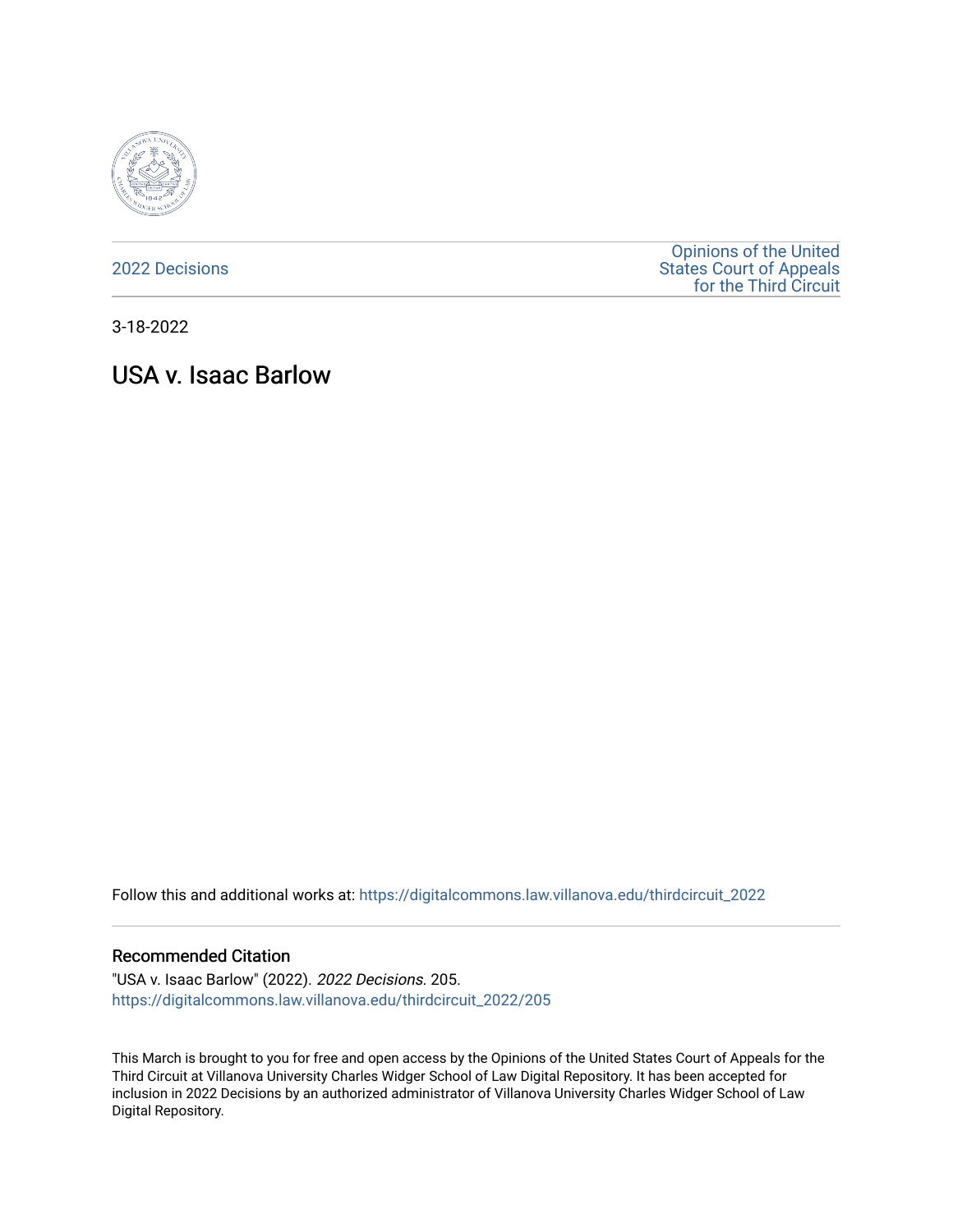## NOT PRECEDENTIAL

# UNITED STATES COURT OF APPEALS FOR THE THIRD CIRCUIT

\_\_\_\_\_\_\_\_\_\_\_\_\_\_\_\_\_\_\_\_\_\_\_

No. 21-2267 \_\_\_\_\_\_\_\_\_\_\_\_\_\_\_\_\_\_\_\_\_\_\_

#### UNITED STATES OF AMERICA

v. ISAAC BARLOW, a/k/a CHIN, Appellant

\_\_\_\_\_\_\_\_\_\_\_\_\_\_\_\_\_\_\_\_\_\_\_

On Appeal from the United States District Court for the District of New Jersey District Court No. 3-06-cr-00694-001 Chief District Judge: Honorable Freda L. Wolfson

Submitted Under Third Circuit L.A.R. 34.1 (a) March 4, 2022

\_\_\_\_\_\_\_\_\_\_\_\_\_\_\_\_\_\_\_\_\_\_\_\_\_\_

Before: McKEE, AMBRO, and SMITH, Circuit Judges

(Filed: March 18, 2022)

OPINION\*

\_\_\_\_\_\_\_\_\_\_\_\_\_\_\_\_\_\_\_\_\_\_\_

**\_\_\_\_\_\_\_\_\_\_\_\_\_\_\_\_\_\_\_\_\_\_\_**

SMITH, *Circuit Judge*.

<sup>\*</sup> This disposition is not an opinion of the full Court and pursuant to I.O.P. 5.7 does not constitute binding precedent.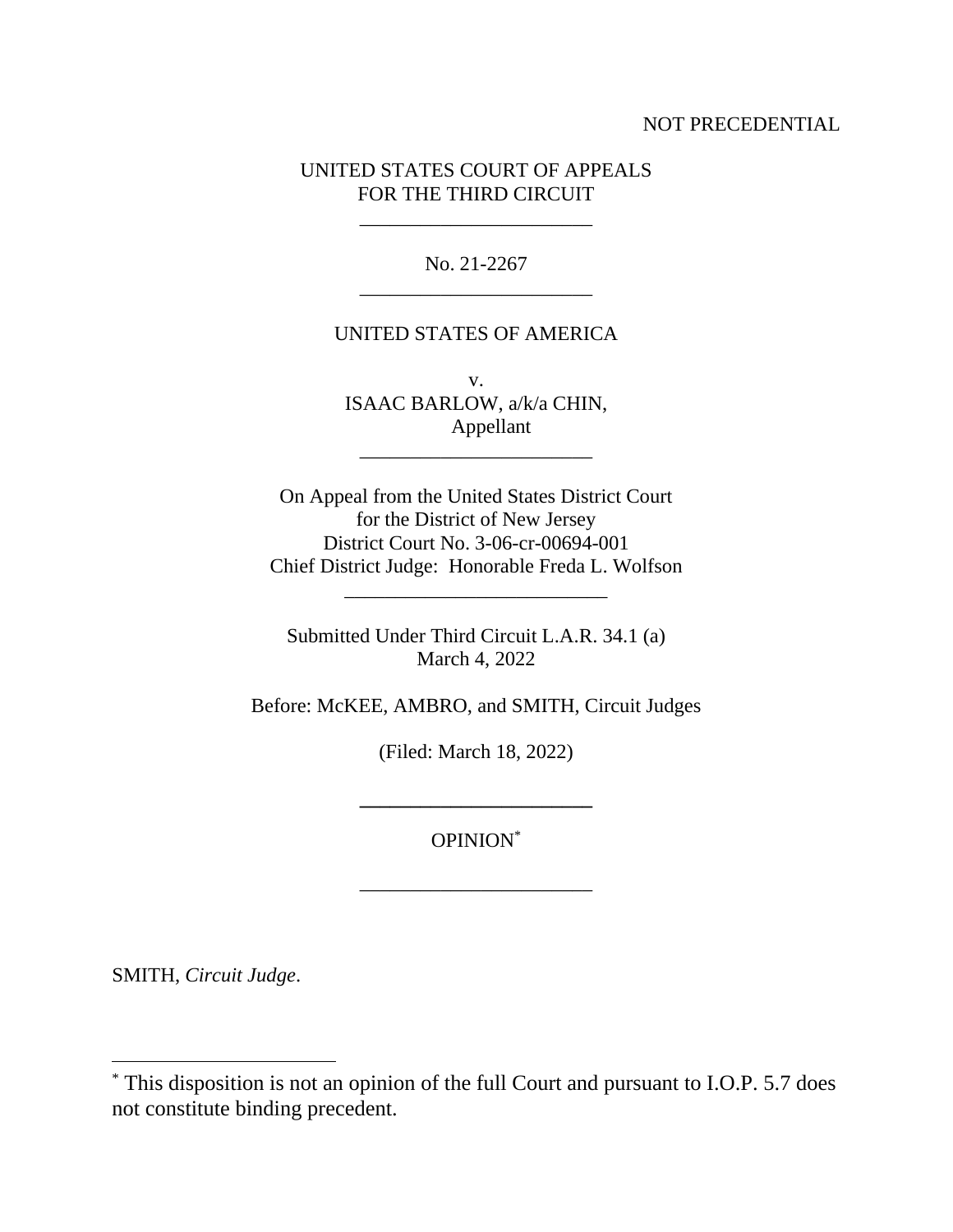Isaac Barlow appeals the District Court's order granting, in part, his Motion for Reduction of Sentence under 18 U.S.C.  $\S$  3582(c)(1)(B). For the reasons that follow, we will affirm.

I

In June 2007, a jury convicted Barlow of five controlled substance offenses, including conspiracy to distribute 50 or more grams of crack cocaine. Pursuant to an Enhanced Penalty Information filed by the government before trial, the District Court sentenced Barlow to the statutory minimum of life imprisonment.

Subsequently, the Fair Sentencing Act of 2010, Pub. L. No. 111-220, 124 Stat. 2372, reduced the statutory penalties for Barlow's offenses, and the First Step Act of 2018, Pub. L. No. 115-391, 132 Stat. 5194, made the reduced penalties retroactive. Seeking to take advantage of these changes, Barlow filed a Motion for Reduction of Sentence. *See* 18 U.S.C. § 3582(c)(1)(B). He sought a reduction to time served. At the time, Barlow had served a little more than thirteen years of his life sentence and was 45 years old. The District Court decided Barlow's motion without a resentencing hearing. Although the Court denied his request for time served, it ultimately reduced Barlow's sentence from life imprisonment to 30 years. This timely appeal followed.

Barlow contends the District Court's failure to hold a resentencing hearing violated his Fifth and Sixth Amendment rights. Additionally, he challenges the substantive reasonableness of his new sentence.

2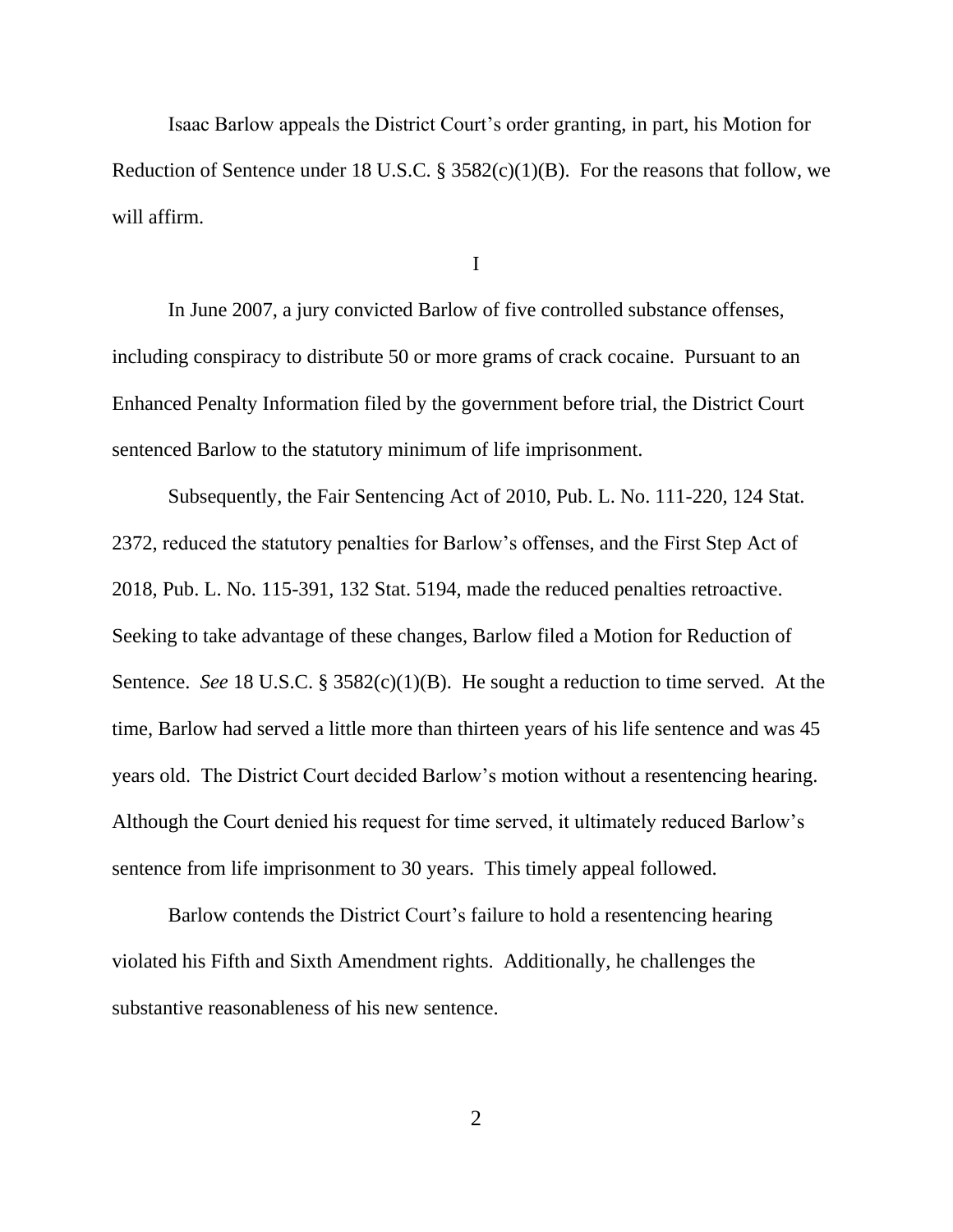Because the issue of whether Barlow's Fifth and Sixth Amendment rights were violated presents a legal question, we review de novo. *See United States v. Murphy*, 998 F.3d 549, 554 (3d Cir. 2021). We review the District Court's decision to reduce a defendant's sentence under 18 U.S.C. § 3582(c)(1)(B) for an abuse of discretion. *See United States v. Easter*, 975 F.3d 318, 324, 326 (3d Cir. 2020).

### III

Barlow argues that he was entitled to an in-person resentencing hearing. However, he did not object to the District Court's initial notice that his motion would be decided "on the papers" without a hearing. A35. Nor did he seek a hearing after his presentence investigation report was updated. Regardless, a defendant moving for a sentence reduction under the First Step Act "is not entitled to a plenary resentencing hearing at which he would be present." *Easter*, 975 F.3d at 326.

Barlow's claims of Fifth and Sixth Amendment violations ring equally hollow. In *Dillon v. United States*, the Supreme Court pointed out that § 3582(c)(2) "does not authorize a sentencing or resentencing proceeding," as "it provides for the 'modif[ication of] a term of imprisonment.'" 560 U.S. 817, 825 (2010). "Given the limited scope and purpose of § 3582(c)," the Supreme Court concluded that proceedings under that section

<sup>&</sup>lt;sup>1</sup> The District Court had jurisdiction pursuant to 18 U.S.C. § 3582(c). We have jurisdiction under 28 U.S.C. § 1291 and 18 U.S.C. § 3742(a).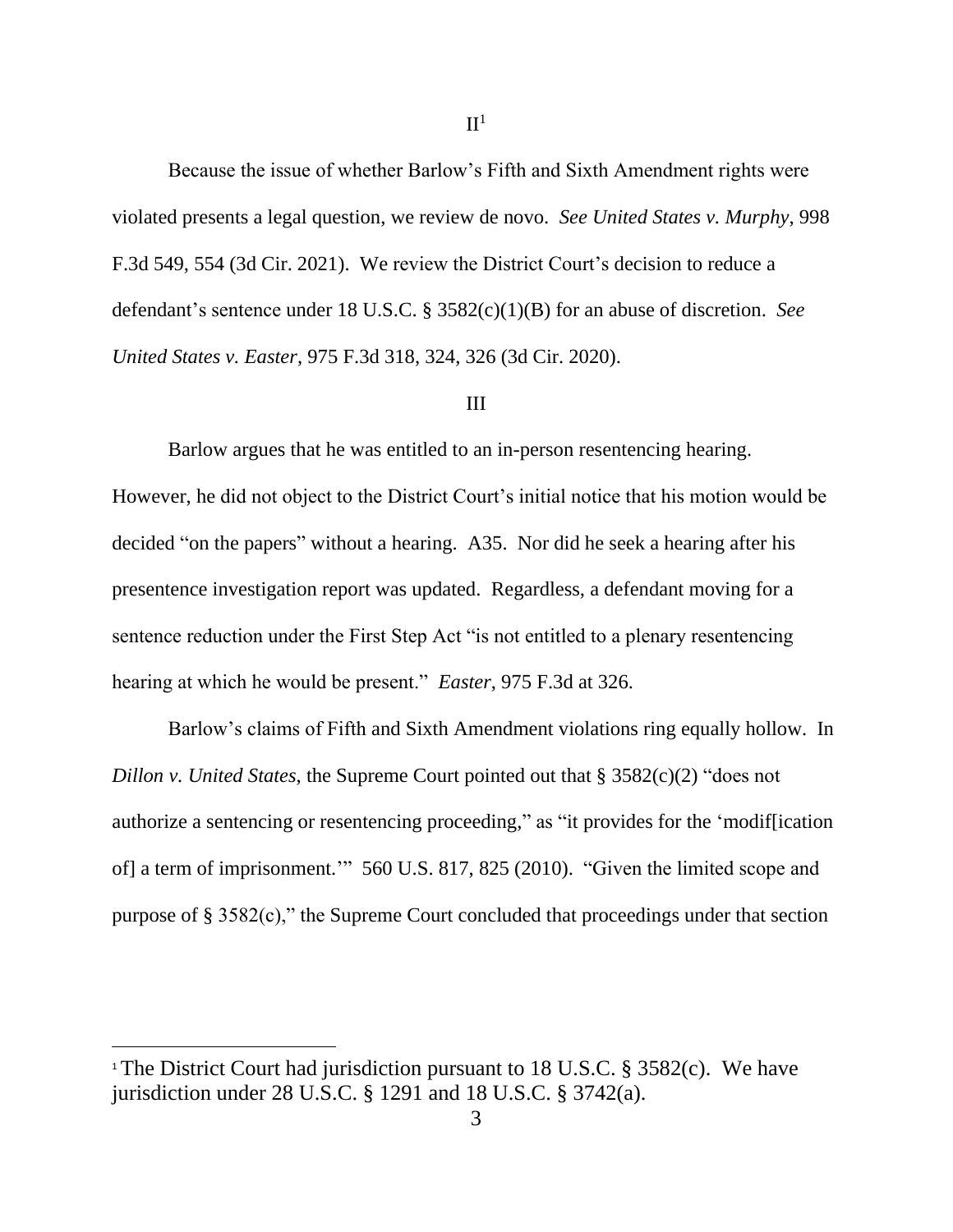"do not implicate the Sixth Amendment." *Id.* at 828. We conclude that *Dillon* forecloses Barlow's Sixth Amendment claim.

Moreover, the Eighth Circuit has held that *Dillon*'s rationale applies with equal weight to the Fifth Amendment right to due process. *See United States v. Johnson*, 703 F.3d 464, 469 (8th Cir. 2013). We agree. As our sister circuit explained, "[n]o new deprivation of liberty can be visited upon [a defendant] by a proceeding that, at worst, leaves his term of imprisonment unchanged." *Id.* at 470. Accordingly, the District Court's failure to conduct a plenary resentencing did not violate Barlow's constitutional rights.

Our only remaining inquiry is whether the District Court abused its discretion in deciding to grant a reduction from life to 30 years, instead of time served. Barlow claims that the Court erred by giving undue weight to a recent disciplinary infraction involving possession of a dangerous weapon, which it concluded "cast[] doubt" on his claim of being rehabilitated. A22. We see no error. In making its decision, the District Court complied with our directive in *United States v. Easter* and considered "all of the § 3553(a) factors to the extent they [were] applicable." 975 F.3d at 326. After fully and meaningfully considering Barlow's circumstances, the District Court permissibly concluded that the circumstances of Barlow's case reflected a "need for a greater sentence than thirteen or so years." A21.

IV

4